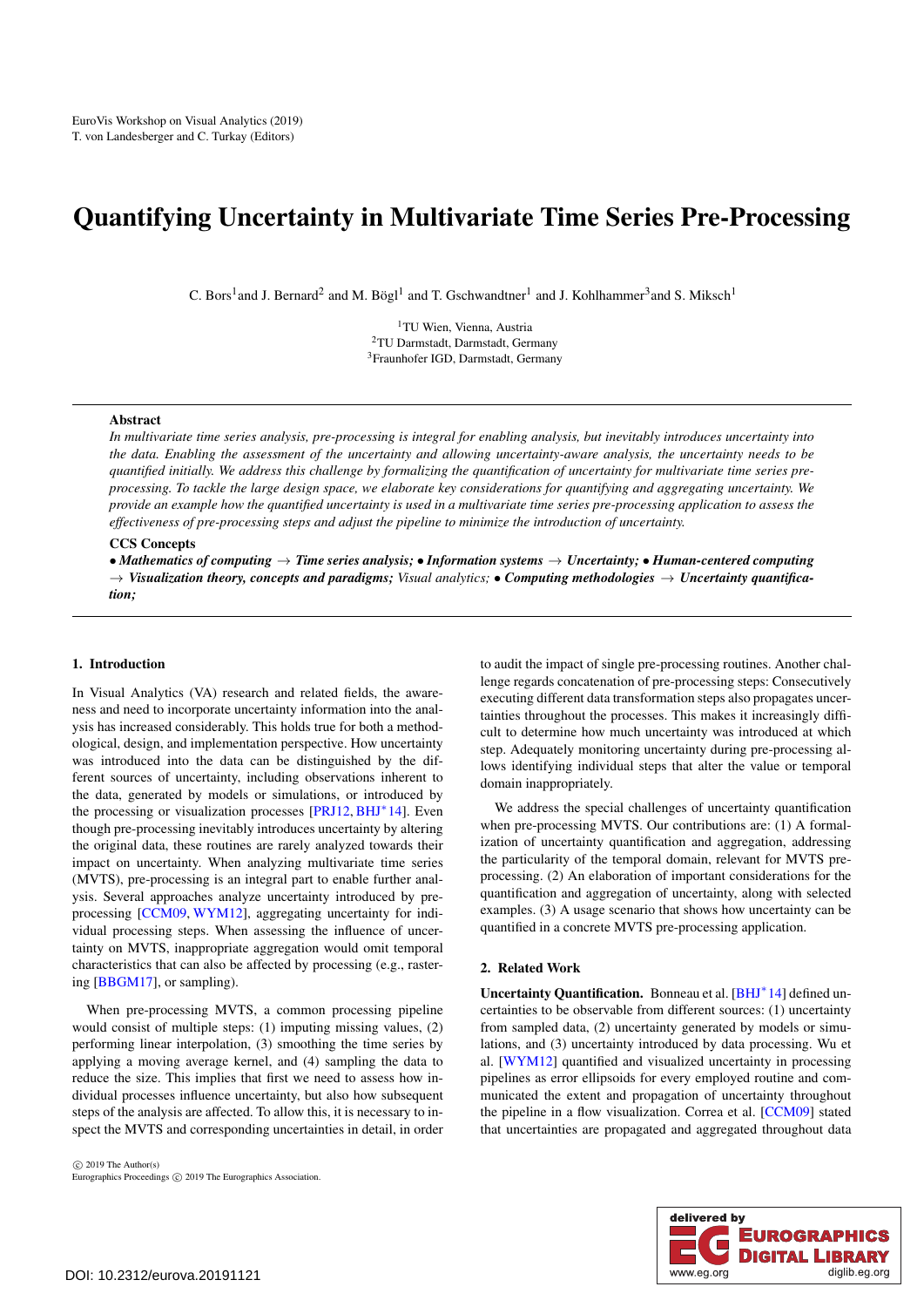<span id="page-1-0"></span>transformations in parametric modeling of data distributions, but also stated that these propagation and aggregation steps are applicable on more general data transformation techniques. However, they encountered the difficulty of analyzing the impact of uncertainty on single dimensions or variables, and motivated analyzing uncertainty locally throughout the transformations.

Uncertainty in Visual Analytics. Visualization of uncertainty has disseminated into most application and research domains, like scientific-, information-, geographic (spatio-temporal) [\[MRH](#page-4-5)<sup>\*05]</sup>, and workflow visualization [\[WYM12\]](#page-4-3), visual analytics [\[Mac15\]](#page-4-6), and time series analysis [\[GBFM16,](#page-4-7)[WBFvL17\]](#page-4-8). Uncertainty influences users' decision-making, awareness of uncertainty can build trust and reduce user errors [\[SSK](#page-4-9)<sup>∗</sup> 16] but also affect risk assess-ment and perception [\[KMRS17\]](#page-4-10). Sacha et al. [\[SSK](#page-4-9)<sup>\*</sup>16] incorporated the notion of uncertainty in a knowledge generation model for visual analytics to determine how it should be adequately generated and propagated. This underlines the need for appropriate integration and support of uncertainty in visual analytics. Seipp et al. [\[SOGV16\]](#page-4-11) argued for uncertainty information to be available to the user at any stage in the sensemaking process, including pre-processing. Even though recent approaches aimed at integrating uncertainty into pre-processing and data quality assessment approaches [\[BBB](#page-4-12)<sup>∗</sup>18, [BBGM17\]](#page-4-4), the inspection of uncertainty information produced by models or processing algorithms along a pipeline remains an open challenge [\[LFR17\]](#page-4-13).

Visual Analytics and Pre-Processing. Liu et al. [\[LAW](#page-4-14)<sup>\*</sup>18] presented a framework for steering data quality, and identified that data pre-processing and analysis can introduce uncertainty. Preprocessing of MVTS can have unforeseeable effects on the data, visual interactive support helps users assess the impact on the time series [\[BRG](#page-4-15)<sup>\*</sup>12]. VA approaches have been employed to determine quality issues in time series [\[GAM](#page-4-16)<sup>\*</sup>14]. Bors et al. [\[BBGM17\]](#page-4-4) attempted to derive uncertainty from pre-processing utilizing domain knowledge of the processing routines and temporal domain characteristics, like temporal granularity and temporal deviation. However, this approach lacks multivariate aspects and limits uncertainty quantification to one pre-processing step. We iterate on this approach of integrating uncertainty in pre-processing. Building on the aspects addressed by [\[SSK](#page-4-9)<sup>\*</sup>16[,BBB](#page-4-12)<sup>\*</sup>18[,LFR17,](#page-4-13)[PRJ12,](#page-4-0)[LAW](#page-4-14)<sup>\*</sup>18], we condensed a formalization of uncertainty quantification for preprocessing MVTS.

## 3. Quantifying and Aggregating Uncertainty

We identified two challenges regarding pre-processing of MVTS: How can uncertainty be consistently quantified for this type of data, and how can multiple pre-processing steps be assessed and compared towards their impact on uncertainty. To effectively quantify uncertainty from pre-processing MVTS and ultimately allow visual analysis, the time and variables (also referred to as data dimensions) of the MVTS, and the pre-processing steps span a cube of dimensions (see Figure [1a](#page-2-0)) that influence uncertainty introduced by MVTS pre-processing. We elaborate how uncertainty can be quantified and aggregated in different ways, and describe why quantification and aggregation depends on the above mentioned dimensions.

#### 3.1. Quantifying Uncertainties

We define the uncertainty quantification for the three dimensions of the cube shown in Figure [1a](#page-2-0): time and variables of the MVTS, and pre-processing steps. We refer to a *p*-dimensional time series data by  $X = \{X_{(t_1, v)}, \ldots, X_{(t_n, v)}\}$  measured at time point  $t_1, \ldots, t_n$  with variables  $v = 1, \ldots, p$  (cf. Figure [1b](#page-2-0)). A pre-processing pipeline for MVTS consists of *m* pre-processing steps that modify the MVTS and introduce uncertainty. Each pre-processing step *s* takes a MVTS  $X_{s-1} = \{X_{(t_1, v, s-1)}, \ldots, X_{(t_1, v, s-1)}\}$  as input and generates a modified MVTS  $\mathbf{X}_s = {\mathbf{x}_{(t_1, v, s)}, \dots, \mathbf{x}_{(t_1, v, s)}}$  which is the input of the next step.  $X_0$  is the MVTS as input to the whole pre-processing pipeline,  $X_m$  the resulting MVTS, and  $X_s$  with  $s = 1, \ldots, m-1$  the MVTS between the single pre-processing steps. The natural atomic representation of uncertainty for such a processing step is determined by the quantification function  $u(\mathbf{X}_s, \mathbf{X}_{s-1})$  that computes the uncertainty per timestamp and variable  $u(x_{(t,v,s)}, x_{(t,v,s-1)})$ . However, depending on the pre-processing operation, the uncertainty quantification can only be done on a specific level of granularity, if the temporal domain or the dimensionality of the MVTS are affected. In the following we discuss the different cube dimensions' dependencies on quantification.

Dependency on Variables. If MVTS variables are individually analyzed, it is sufficient to determine the absolute value difference between the input and output time series of a pre-processing step:  $u_{abs}(abs(z_{(t,v)}))$ , where  $z_{(t,v)} = x_{(t,v,s)} - x_{(t,v,s-1)}$  denotes the value difference. This results in an uncertainty value that is value domain dependent, as it needs to be considered in the context of the respective scale of the value domain. Thus, if uncertainties of variables with different value domains are to be compared or assessed simultaneously, normalized relative differences need to be determined instead:  $u_{rel}(z_{(t,v)}) = \frac{z_{(t,v)} - \mu_z}{\sigma_z}$ , where  $\mu_z$  is the mean difference and σ*z* the deviation. This way, the influence of multiple variables on the uncertainty at time  $x_{(t,s)}$  is comparable for any *v*. If the uncertainty of each variable cannot be quantified for single time points, the uncertainty needs to be computed for single variables across all time points  $u_t(x_{(v,s)}, x_{(v,s-1)})$ . This is for example the case, if the temporal space is modified, like temporal sampling or rastering (only  $u<sub>v</sub>$  is applicable).

Dependency on Time. The quantification of uncertainty over single time points and dimensions  $u(x_{(t,v,s)}, x_{(t,v,s-1)})$  allows to identify time points or time ranges that have a high, low, or normal level of uncertainty in the value domain. If the uncertainty of time points cannot be quantified for single variables, the uncertainty needs to be computed for single time points across all variables  $u_v(x_{(t,s)}, x_{(t,s-1)})$ . This is for example the case, if the time series dimensionality is altered, e.g., by dimensionality reduction routines (only  $u_t$  is applicable). In the case of aggregating over time (cf. Section [3.2\)](#page-2-1), e.g., for rastering or sampling a time series to a coarser temporal granularity, the uncertainty introduced in the temporal domain needs to be considered in the quantification. This can be done by computing the relative or absolute temporal differences ∆*t* of all time points that are merged in the raster intervals of the coarser granularity level, similarly to computing relative value differences formalized for variables, but in the temporal domain.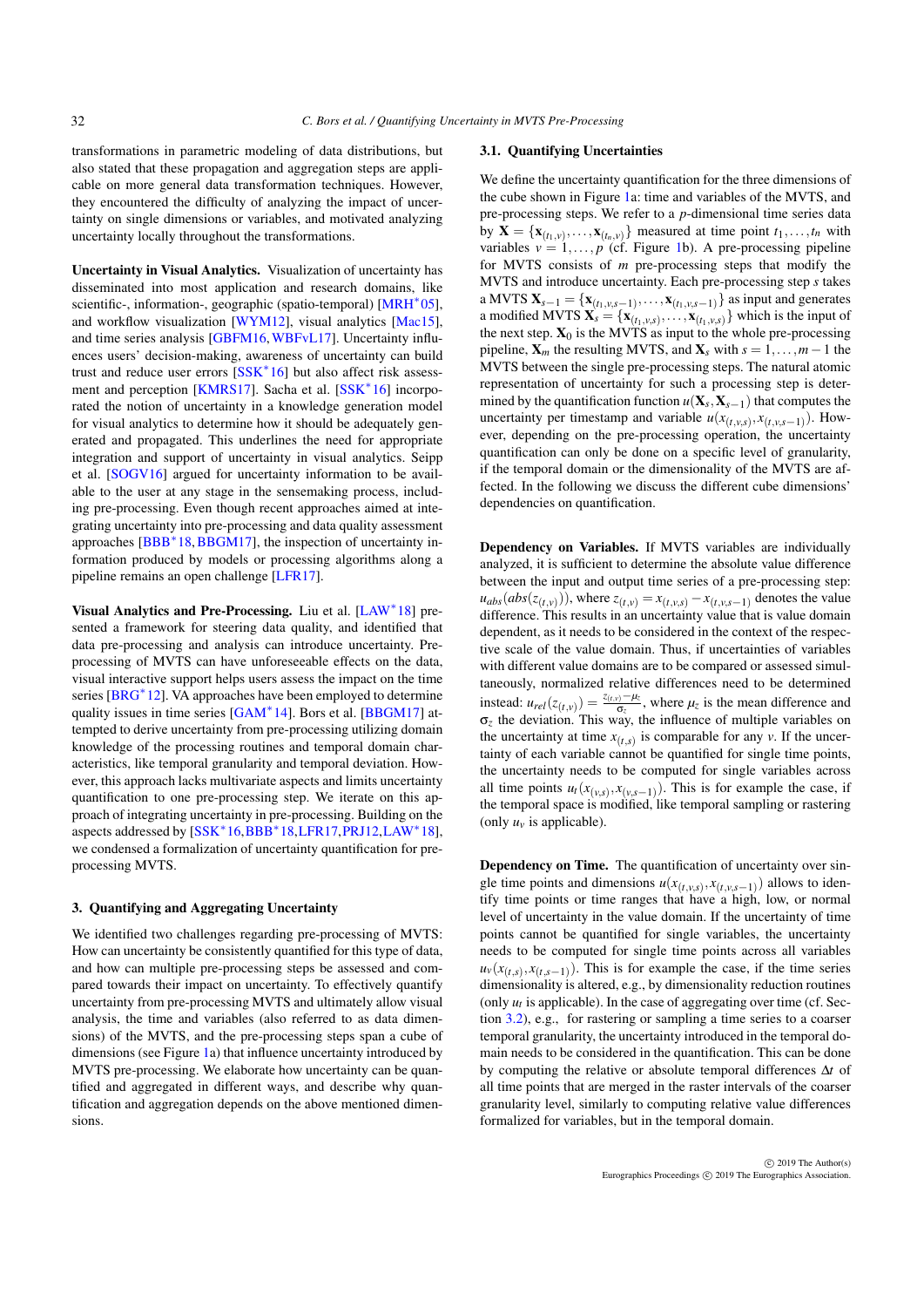<span id="page-2-2"></span>

<span id="page-2-0"></span>Figure 1: *Illustration of quantification of uncertainties and aggregation on values and uncertainties. (a) shows the three variables time, variables, and processing steps. (b) represents a single processing step slice with the dimensions time and variables together with the uncertainty aggregation, either across time or variables (shown as red boxes). (c) indicates the different aggregation paths within single processing step slices*  $(c_1, c_2)$  *and across all steps*  $(c_3)$ *.* 

Dependency on Pre-Processing Steps. Each pre-processing method has different effects on the introduced uncertainty. However, these effects can be derived when taking into account the error that is introduced by the specific method and its parametrization. Moreover, this on average introduced error can be estimated (e.g., moving average changes the value domain consistently). We formalize the introduced uncertainty accordingly:  $u_{err}(x_{(t,s)})$  =  $f_{err}(x_{(t,s)}, \mathbf{k})$ , where  $f_{err}$  is an error function for quantifying uncertainty, and  $\mathbf{k} = \{k_1, \ldots, k_l\}$  is the current parameter vector of the pre-processing method.

#### <span id="page-2-1"></span>3.2. Aggregating Uncertainties

Figure [1c](#page-2-0) illustrates the different types of aggregation of uncertainties over all processing steps. As with quantifying uncertainty, aggregation can be applied on all of the cube's dimensions: time and variables of the MVTS, and pre-processing steps. Generally it is advisable to quantify uncertainty at the finest granularity level and aggregate to coarser granularities if necessary. In the following we use a general  $agg_{i=1}^{n}(\cdot)$  function to indicate that there are multiple different aggregation methods that could be applied. More specifically this can be a simple summarization  $\sum_{i=1}^{n}(\cdot)$ , a multiplication  $\prod_{i=1}^{n}(\cdot)$ , or other statistical aggregations of uncertainty, like the mean uncertainty  $\mu(u)$ , mean squared uncertainty  $\mu(u^2)$ , or root mean squared uncertainty  $\sqrt{\mu(u^2)}$ .

Aggregating by Time. Quantifying uncertainty on timestamp granularity is not always beneficial. Analogous to visualization of large MVTS, aggregating uncertainty to a coarser temporal granularity allows maintaining a representative dataset if the scale of the original data is too large. Aggregating uncertainty can be done on different levels of temporal granularity (cf. Fig. [1](#page-2-0)*c*1). To remove the temporal dimension from the quantified uncertainty, we can aggregate over the entire time dimension  $u(\mathbf{x}_{(v,s)}) =$  $\arg a_{t=1}^n (u(x_t, y, s, x_t, y, s-1))$ . This allows an abstract representation of uncertainty without time, e.g., a single value of uncertainty for an entire time series variable *v*, and pre-processing step *s*.

Aggregating by Variables. Analyzing uncertainty of individual variables allows detailed inspection of effects on the value domain. However, variables can be affected differently by preprocessing. Uncertainty can be aggregated by variables  $u(\mathbf{x}_{(t,s)}) =$  $agg_{v=1}^p(u(x_{t,v,s}, x_{t,v,s-1}))$  to determine a single value of uncertainty for these variables, e.g.,  $\mu(u(\mathbf{x}_{(t,s)}))$  (cf. Fig. [1](#page-2-0)*c*<sub>2</sub>).

Aggregating by Pre-Processing Steps. To obtain an overview of uncertainties for one step *s* of the pre-processing, we compute the uncertainty of each pre-processing step  $u(\mathbf{x}_s)$ . Comparison of different steps can be done on different levels of aggregation, by variable  $u(\mathbf{x}_{(t,s)}) = agg_{v=1}^p(u(x_{t,v,s}, x_{t,v,s-1}))$  or time  $u(\mathbf{x}_{(v,s)}) = ag_{t=1}^n(u(x_{t,v,s}, x_{t,v,s-1}))$ . However, it is also possible to aggregate over a whole pre-processing pipeline, to assess the introduced uncertainty of a sequence of pre-processing steps  $u(\mathbf{x}_{(t,v)}) =$  $agg_{s=1}^m(u(x_t, v, s, x_t, v, s-1)).$ 

To enable more distinct assessment, aggregation can be nested consecutively. Aggregating by variables allows comparison over time  $u(\mathbf{x}_{(t)}) = agg_{v=1}^pagg_{s=1}^m(u(x_{v,t,s}, x_{v,t,s-1})$ . This allows more detailed inspection if the time series was affected by preprocessing uniformly. Conversely, aggregating by time allows comparison over variables  $u(\mathbf{x}_{(v)}) = agg_{t=1}^nagg_{s=1}^m(u(x_{v,t,s}, x_{v,t,s-1}))$ . Ultimately, aggregating over time, variables, and pre-processing steps produces a single value of uncertainty for the entire preprocessing pipeline  $u(\mathbf{x}) = ag_{t=1}^nags_{v=1}^n (u(x_{v,t,s}, x_{v,t,s-1}))$  $(cf. Fig. 1c<sub>3</sub>).$  $(cf. Fig. 1c<sub>3</sub>).$  $(cf. Fig. 1c<sub>3</sub>).$ 

# 4. Usage Scenario: Cleansing and Reduction of MVTS Data

The MVTS processed in the scenario contains weather experiment data measured in Antarctica [\[RLKLI12\]](#page-4-17) and used by our collaborator for downstream analysis. We exemplify the use of uncertainty quantification in a visual analytics tool for pre-processing of MVTS presented by Bernard et al. [\[BHR](#page-4-18)<sup>\*</sup>19] to support analysis scenarios with uncertainty on different aggregation levels (Please be referred to this work for a detailed description of the interactive VA approach). Among others, it enables the assessment of (a) uncertainty introduced by a pre-processing step (cf. Figure [2\)](#page-3-0), (b) uncertainty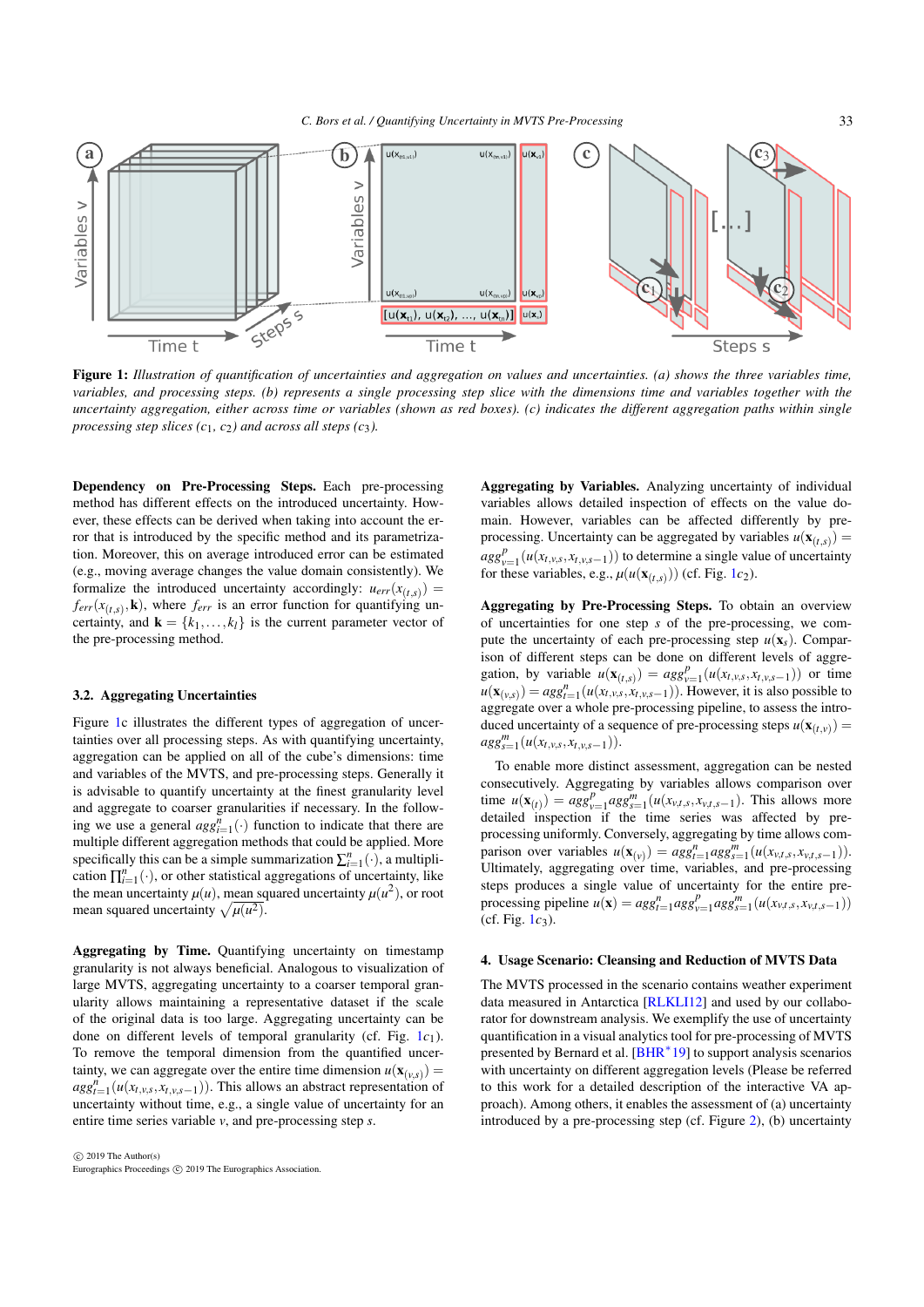<span id="page-3-2"></span>

<span id="page-3-0"></span>Figure 2: *Analysis of a Moving Average pre-processing step: Multiple MVTS dimensions are visualized with three different parameter settings (top), for each parameter uncertainty is aggregated by dimensions and time to give three boxplots over time (bottom). Reprinted from [\[BHR](#page-4-18)*<sup>∗</sup> *19].*



<span id="page-3-1"></span>Figure 3: *Assessment of uncertainty introduced by a sampling routine for one dimension, applied with two parameter values (purple, orange). The purple parametrization is too coarse, introducing a considerable amount of uncertainty. Reprinted from [\[BHR](#page-4-18)<sup>\*</sup>19].* 

influencing individual and multiple variables, and (c) uncertainty influenced by alternative pre-processing parameter values (cf. Figure [3\)](#page-3-1). For all steps and parameters used in the following examples, uncertainty is quantified as the normalized relative difference on a timestamp and individual variable level,  $u_{rel}(z_{(t,v)})$ .

First, we highlight how the collaborator applies a smoothing routine to remove noise and reduce the effect of outliers, i.e., to improve data quality. Figure [2](#page-3-0) shows how the effect of the smoothing routine can be assessed for four dimensions and three different parametrizations (gray, blue, orange linecharts). Using aggregation by variable allows assessment of the average uncertainty across all selected dimensions, aggregation by time allows analysis of the uncertainty introduced for cyclic patterns observed in the first two dimensions. The orange boxplots on the bottom (cf. Fig. [2\)](#page-3-0) indicate a considerably higher uncertainty with this parametrization and removes the cyclic patterns entirely. The collaborator proceeds by adding a sampling routine with two sampling window sizes, aiming for a more compact MVTS. To grasp the effect of the sampling routine at a fine-grained level, the collaborator inspects the sampling results (cf. Fig. [3\)](#page-3-1) of one individual dimension of the MVTS (top purple and orange linecharts) and the corresponding uncertainties (bottom symmetric area charts), meaning we don't apply aggregation in the variable domain. It shows that the purple sampling routine introduces excessive uncertainty, due to a too coarse sampling kernel. Finally, the collaborator wants to validate the pipeline as a whole. Again, an adequate level of aggregation is used to exhibit the uncertainty of several routines. The uncertainties are aggregated

over all variables, but shown for every pre-processing and time stamp individually. That way, the collaborator can identify which routines introduced the largest amount of uncertainty in comparison to the others.

With the visual analytics approach building upon our methodology, the collaborator was able to conduct the uncertainty-aware pre-processing of MVTS. She was able to make informed decisions in the creation as well as in the validation phase. Without a visualinteractive approach, selection adequate parameters would have required iterative comparison of intermittent processing results.

# 5. Discussion & Conclusion

In this paper we presented a formalization for quantifying and aggregating uncertainty that was introduced by pre-processing of MVTS and we identified the dimensions that affect the way uncertainty needs to be quantified and aggregated.

We distinguish uncertainty at the time stamp level, the data variable level, as well as uncertainty introduced at each step of a data pre-processing pipeline. We argue that uncertainty should be quantified for the finest granularity level possible (i.e., for each time stamp, data variable, and pre-processing step), as aggregated uncertainty values are not sufficient for all analysis tasks. If coarser uncertainty information is required to support an effective analysis, this fine-grained uncertainty can subsequently be aggregated. On the other hand, it is not always possible to quantify uncertainty at the finest granularity level. Some pre-processing methods transform the granularity of the MVTS, such as dimensionality reduction or temporal sampling. This change of granularity needs to be considered in the employed uncertainty quantification method, as a simple comparison of input and output values of the pre-processing step is not feasible in such cases. Moreover, we elaborated on the different possibilities for uncertainty aggregation. Finally, we presented a use case of how our formalization can be applied to quantify uncertainty in a visual interactive pre-processing environment and how different uncertainty aggregations support analyzing and fine-tuning of the pre-processing pipeline.

While the visual representation of uncertainty information and the need to include information about the uncertainty of the data that is visualized into VA environments gains awareness, it is often assumed that the uncertainty information is given. Yet, almost any data analysis is preceded by data pre-processing which also introduces considerable uncertainty into the data. Thus, we formalized the quantification and aggregation of uncertainty from MVTS pre-processing. This might be done to evaluate the appropriateness of the pre-processing pipeline as such, but also to include this uncertainty information into the final data representation to foster informed reasoning. Our formalization helps visualization designers to understand and consider relevant aspects in this context.

## Acknowledgments

This work was supported by the Deutsche Forschungsgemeinschaft (DFG) and the Austrian Science Fund (FWF), Project No. I 2850 (-N31), Lead Agency Procedure (D-A-CH) "Visual Segmentation and Labeling of Multivariate Time Series (VISSECT)".